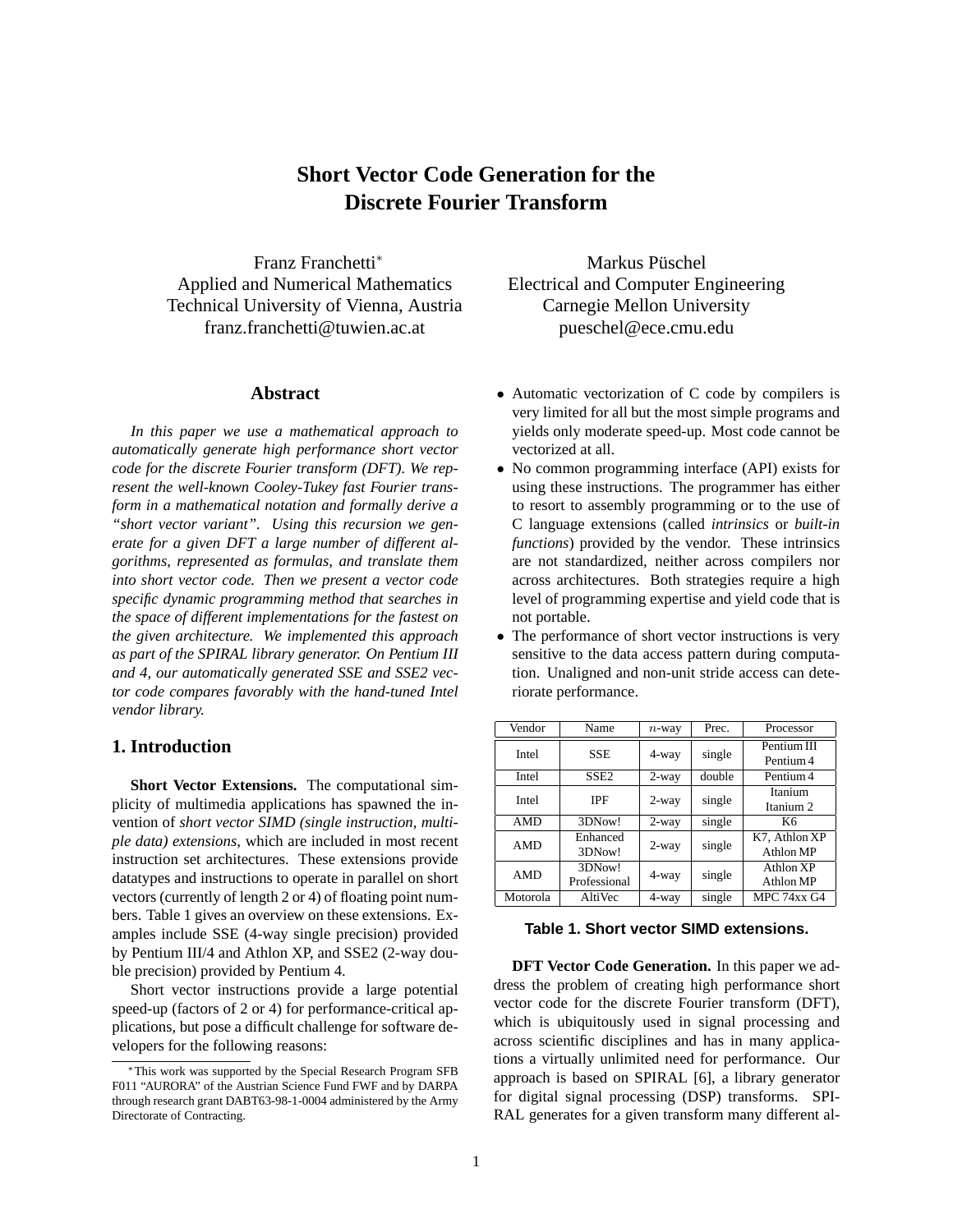gorithms, represented as mathematical formulas. These formulas are translated into programs, which are timed on the given platform. By intelligently searching in the space of these formulas and their implementations, SPI-RAL automatically finds an algorithm and its implementation that is adapted to the given architecture. In [2] we extended SPIRAL to generate SSE vector code for the DFT and other transforms. We presented

- a short vector API of C macros that can be efficiently implemented on all current short vector architectures; and
- a set of basic formula building blocks that can be efficiently implemented using the API.

In this paper we present the additional tools that are necessary to generate very fast DFT implementations across platforms and across vector extensions.

- We formally derive a *short vector* version of the famous Cooley-Tukey fast Fourier transform (FFT) for a complex input vector in the interleaved format (real and imaginary part alternately). The new variant consists exclusively of building blocks that are efficiently vectorizable on all current short vector SIMD architectures, i.e., it can be implemented using vector memory access, vector arithmetic, and a small number of in-register permutations.
- We present two vector code specific dynamic programming search methods.

We included these methods into SPIRAL to *automatically generate* short vector DFT code for different platforms using the SSE and SSE2 instruction set. Our generated code is competitive with or faster than the handtuned Intel vendor library MKL 5.1. and yields a speedup compared to the best available C code (from FFTW 2.1.3 [3] or SPIRAL) of up to a factor of 3.3 for SSE, and up to a factor of 1.8 for SSE2 code. We also show that the best algorithm found depends on the platform and on the data format (i.e., scalar, SSE2, and SSE), and that automatic compiler vectorization yields suboptimal performance. In summary, our approach provides portable short vector code *and* portable high performance.

**Related Work.** Because of the problems sketched above, there are only few research efforts on short vector DFT code. Reference [9] provides a DFT implementation using SSE, and is included in our benchmarks. FFTW 2.1.3 [3] provides very efficient C code, but no short vector code. The best currently available SSE code is provided by the vendor library MKL 5.1. FFTW-GEL [5] provides short vector code, but the vectorization technique is restricted to two-way short vector extensions. FFTW-GEL for 3DNow! and SSE2 is included in our benchmarks. Finally, we want to note that the "original" vector computers used a decade or longer ago had a typical vector length of at least 64, and a high startup cost for using vector instructions [4]. As a con-

sequence, the algorithms designed for these platforms are not suitable for short vector implementations. The corresponding libraries were implemented in assembly and can thus not be used for benchmarking against our generated code.

**Organization.** In Section 2 we give an overview of SPIRAL and explain the mathematical framework that we use to represent and manipulate DFT algorithms. Section 3 contains the main advances: a recursion method for the DFT suitable for vectorization, and methods to search the space of algorithms that can be derived from it. We benchmark our generated DFT code in Section 4 and conclude with Section 5.

# **2. Background: SPIRAL and the Mathematics of Transforms**

In this section we provide the background for our approach to automatic generation and platform adaptation of short vector code for the discrete Fourier transform (DFT). First, we briefly introduce SPIRAL, a code generator for DSP transforms, which provides the context and the methodology for our approach. Then we explain the formal mathematical notation that we use throughout the paper to represent and manipulate DFT algorithms.

# **2.1. SPIRAL**

SPIRAL is a generator for high performance code for DSP transforms like the DFT, the discrete cosine transforms (DCTs), and many others [6]. SPIRAL uses a mathematical approach that translates the implementation problem into a search in the space of structurally different algorithms and their possible implementations to generate code that is adapted to the given computing platform. At the heart of SPIRAL's approach is a concise mathematical language that represents the many different algorithms for a transform as formulas. These formulas are automatically generated and automatically translated into code, thus enabling automated search for the best.

The architecture of SPIRAL is shown in Figure 1. The user specifies a transform she wants to implement, e.g., a DFT of size 1024. The **Formula Generator** module expands the transform into one (or several) formulas, i.e., algorithms, represented in the SPIRAL proprietary language SPL (signal processing language). The **Formula Translator** (also called SPL compiler) translates the formula into a C or Fortran program. The runtime of the generated program is fed back into a **Search Engine** that controls the generation of the next formula and possible implementation choices, such as the degree of loop unrolling. Iteration of this process yields a platformadapted implementation. Search methods in SPIRAL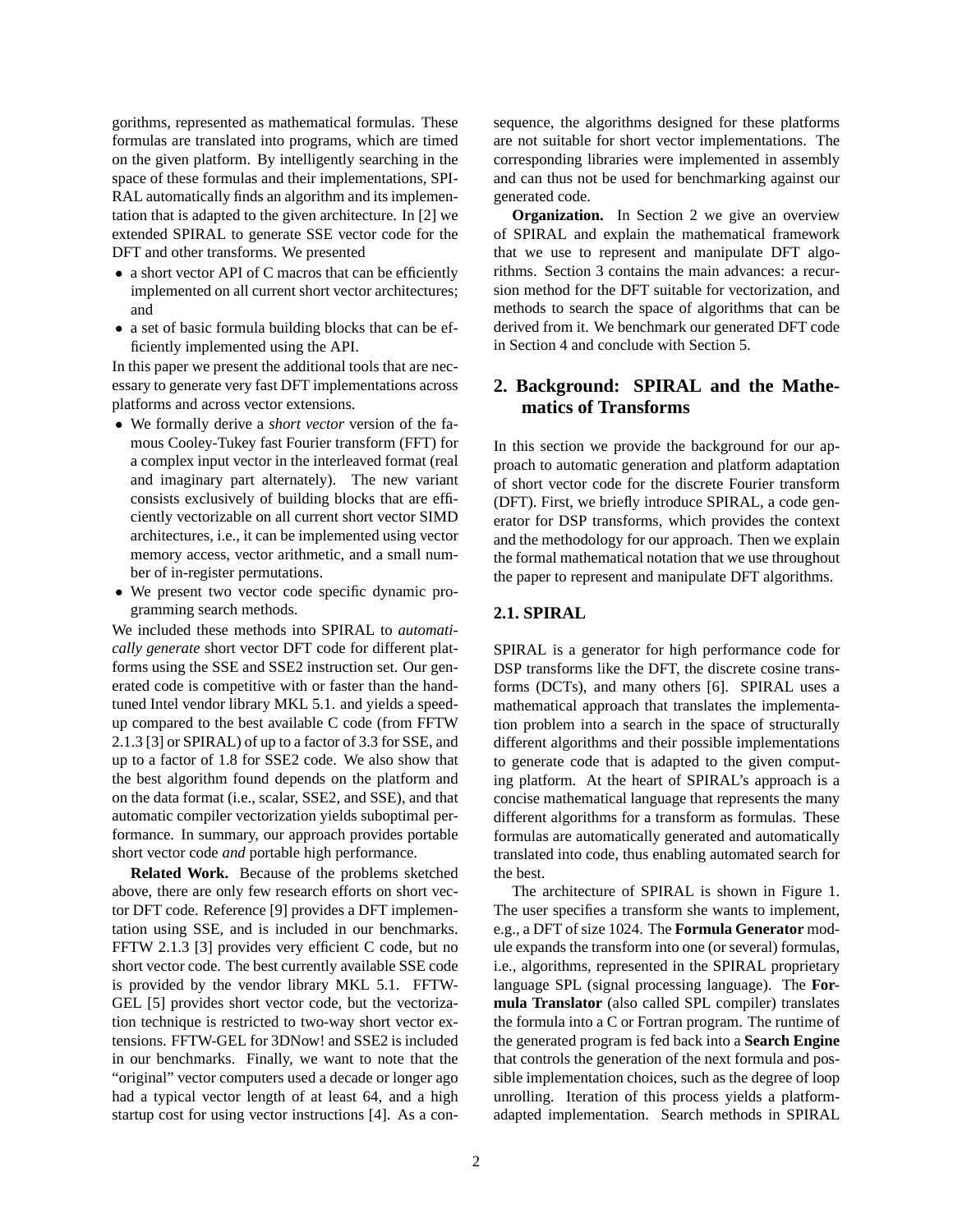include dynamic programming and evolutionary algorithms. By including the mathematics in the system, SPIRAL can optimize, akin to a human expert programmer, on the implementation level *and* the algorithmic level to find the best match to the given platform. Further information on SPIRAL can be found in [6, 8, 7, 12, 10].



**Figure 1. The architecture of SPIRAL.**

In [2] we made first steps in extending SPIRAL to generator short vector code. In this paper we show how to use this methodology to obtain very fast DFT code.

# **2.2. Mathematical Framework**

In this section we describe SPIRAL's mathematical framework, which is the foundation of our approach. The key point is the representation of algorithms as *mathematical formulas*. SPIRAL generates these formulas (as SPL programs) and translates them into code (see Section 2.1). To obtain fast short vector code, this approach is not sufficient. We will show in Section 3.2 how to *formally manipulate* DFT formulas using mathematical identities to obtain the structure necessary for the generation of high performance vector code.

**DSP Transforms and Algorithms.** A (linear) DSP transform is a multiplication of the sampled signal  $x \in$  $\mathbb{C}^n$  by a transform matrix M of size  $n \times n$ ,  $x \mapsto M \cdot x$ . In this paper we are mainly concerned with the DFT, which, for size  $n$ , is given by the matrix

$$
\text{DFT}_n = [\omega_n^{k\ell} \mid \leq k, \ell < n], \quad \omega_n = e^{2\pi\sqrt{-1}/n}.
$$

Fast algorithms for DSP transform can be represented as structured sparse factorizations of the transform matrix. The famous Cooley-Tukey fast Fourier transform (FFT) is a recursion method that computes a  $\text{DFT}_{mn}$ from smaller  $DFT_m$ 's and  $DFT_n$ 's. It can be written as

$$
\text{DFT}_{mn} = (\text{DFT}_m \otimes I_n) T_n^{mn} (I_m \otimes \text{DFT}_n) L_m^{mn} \tag{1}
$$

(see [11]), where we denote with  $I_n$  the  $n \times n$  identity matrix, by  $T_n^{mn}$  the complex *twiddle* diagonal matrix, and by  $L_n^{mn}$ :  $im + j \mapsto jn + i$ ,  $0 \le j < m$ ,  $0 \le i <$ *n* the *stride permutation* matrix;  $L_n^{mn}$  reads an input at stride  $n$  and stores it at stride 1. Particularly important is the *tensor* or *Kronecker product* of matrices, and the *direct sum*, respectively defined as

$$
A \otimes B = \left[ \begin{array}{ccc} a_{1,1} \cdot B & \dots & a_{1,n} \cdot B \\ \vdots & \ddots & \vdots \\ a_{n,1} \cdot B & \dots & a_{n,n} \cdot B \end{array} \right] \qquad (2)
$$

with  $A = [a_{k,\ell}]_{0 \leq k,\ell \leq n}$ , and

$$
A \oplus B = \left[ \begin{array}{cc} A & \\ & B \end{array} \right].
$$

The latter will occur later. These definitions show that all factors in (1) are sparse, and that the factorization (1) reduces the arithmetic cost of computing a DFT. We call Equation (1) a *breakdown rule* or simply *rule*. Recursive application of rules until all occurring transforms are base cases yields a *formula* which defines a fast algorithm. For example, a formula for a  $DFT_8$  can be derived by applying (1) twice (corresponding to  $8 = 4 \cdot 2$ , followed by  $4 = 2 \cdot 2$ :

$$
\begin{aligned}\left(\left(\left(\mathrm{DFT}_2\otimes I_2\right) \mathrm{T}_2^4\left(I_2\otimes\mathrm{DFT}_2\right)\mathrm{L}_2^4\right)\otimes I_2\right)\\&\mathrm{T}_2^8\!\left(I_4\otimes\mathrm{DFT}_2\right)\mathrm{L}_4^8\,.\end{aligned}
$$

In this paper we consider only DFTs of 2-power size  $n = 2<sup>k</sup>$  and only rule (1) for formula generation. However, the presented framework covers all linear DSP transforms [8]. The degree of freedom in choosing a factorization of the transform size in each step leads to a large number of formulas with about equal arithmetic cost, but different structure, which leads to different runtimes when implemented. SPIRAL uses search in the space of formulas for optimization and platform adaptation.

**Formulas and Programs.** Formulas are a natural representation of algorithms from a mathematical point of view, but also have an intuitive interpretation as programs, and can thus be translated into code (by SPI-RAL's SPL compiler [12]). For example, multiplying a tensor product  $I_n \otimes A$  or  $A \otimes I_n$  to an input vector x leads to loop code (if desired), or, a permutation determines in which order the elements of  $x$  are accessed. This access pattern is one of the main problems when generating vector code. We use formula manipulation to solve this problem.

**Formula Manipulation.** A given formula can be manipulated using mathematical identities to derive correct variations with different structure, i.e., different data flow. Important examples for formula manipulations include (the subscript of  $A, B$  denotes the matrix size)

$$
\left(\mathcal{L}_m^{mn}\right)^{-1} = \mathcal{L}_n^{mn} \tag{3}
$$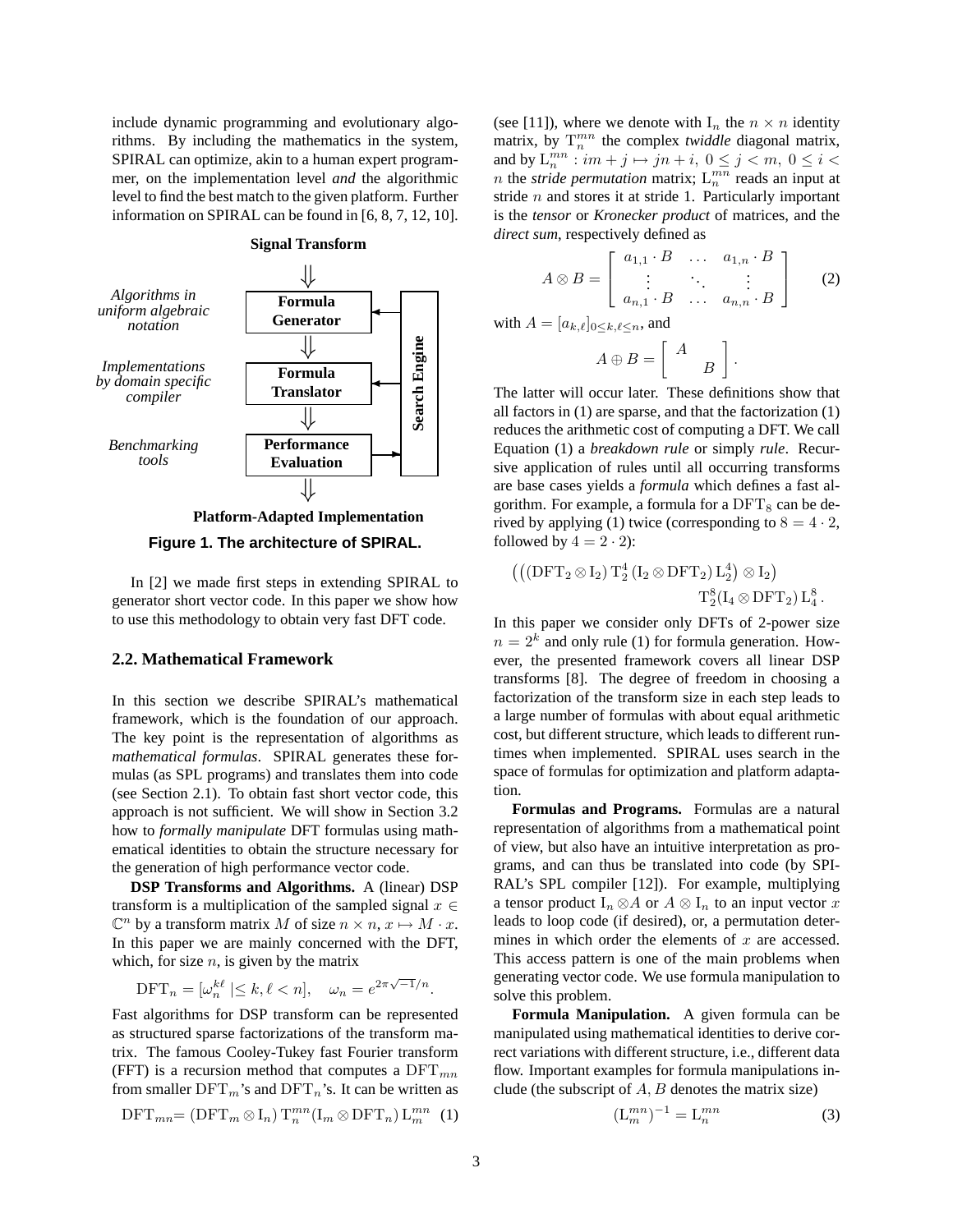and

$$
L_n^{mn}(A_m \otimes B_n) L_m^{mn} = (A_m \otimes B_n)^{L_m^{mn}} = (B_n \otimes A_m),
$$
 (4)

where  $M^P = P^{-1}MP$  denotes *conjugation*. Further identities can be found in Table 2. We will use these identities in Section 3 to derive a short vector variant of the Cooley-Tukey FFT (1).

$$
\mathcal{I}_{mn} = \mathcal{I}_m \otimes \mathcal{I}_n \tag{5}
$$

$$
\left(\mathcal{L}_m^{mn}\right)^{-1} = \mathcal{L}_n^{mn} \tag{6}
$$

$$
\mathcal{L}_m^{kmn} \mathcal{L}_n^{kmn} = \mathcal{L}_n^{kmn} \mathcal{L}_m^{kmn} = \mathcal{L}_{mn}^{kmn} \tag{7}
$$

$$
\mathcal{L}_n^{kmn} = (\mathcal{L}_n^{kn} \otimes \mathcal{I}_m)(\mathcal{I}_k \otimes \mathcal{L}_n^{mn}) \tag{8}
$$

$$
\mathcal{L}_{km}^{kmn} = (\mathcal{I}_k \otimes \mathcal{L}_m^{mn})(\mathcal{L}_k^{kn} \otimes \mathcal{I}_m) \tag{9}
$$

$$
L_n^{mn}(A_m \otimes B_n) L_m^{mn} = (A_m \otimes B_n)^{L_m^{mn}} = (B_n \otimes A_m)
$$
 (10)

 $(I \cdot \otimes A)$ 

$$
\begin{aligned} \left(\mathbf{I}_{sk} \otimes A_{ms \times n}\right) \mathbf{L}_{sk}^{skn} &= \left(\mathbf{I}_{k} \otimes \left(\mathbf{L}_{s}^{ms} \otimes \mathbf{I}_{s}\right) \right. \\ \left(\mathbf{I}_{m} \otimes \mathbf{L}_{s}^{s^{2}}\right) \left(A_{ms \times n} \otimes \mathbf{I}_{s}\right) \right) \left(\mathbf{L}_{k}^{kn} \otimes \mathbf{I}_{s}\right) \end{aligned} \tag{11}
$$

## **Table 2. Formula manipulations.**

**Complex Arithmetic.** Above we represented DFT algorithms as formulas built from matrices with *complex* entries. However, vector instructions provide only *real* arithmetic of vectors with their elements stored contiguously in memory. Thus, to map formulas to vector code, we have to translate complex formulas into real ones. As data format we choose the commonly used *interleaved complex format* (alternately real and imaginary part) and express it formally as a mapping of formulas. We use the fact that the complex multiplication  $(u+iv) \cdot (y + iz)$  is equivalent to the real multiplication  $\begin{bmatrix} u - v \\ v - u \end{bmatrix} \cdot \begin{bmatrix} y \\ z \end{bmatrix}$ . Thus, the complex matrix-vector multiplication  $M \cdot x \in \mathbb{C}^n$ corresponds to  $\overline{M} \cdot \tilde{x} \in \mathbb{R}^{2n}$ , where  $\overline{M}$  arises from M by replacing every entry  $u + iv$  by the corresponding  $(2 \times 2)$ -matrix above, and  $\tilde{x}$  is in interleaved complex format. To evaluate the  $(\cdot)$  of a formula we use the set of identities given in Table 3. For example,  $\overline{A \cdot B} = \overline{A} \cdot \overline{B}$ .

# **3. Generating Fast Short Vector DFT Code**

To generate very fast short vector code for the DFT we need to provide a set of tools that extend all 3 modules of SPIRAL (see Figure 1). We order them conceptually from low to high level:

- A *short vector API* implemented as C macros that can be implemented on any short vector architecture. The API was developed as part of [2].
- A set of *formula building blocks* that can be mapped to efficient vector code on all current vector extensions using this API and that is sufficient to implement the DFT.

$$
\overline{A \cdot B} = \overline{A} \cdot \overline{B} \tag{12}
$$

$$
\overline{A} = A \otimes I_2, \quad A \text{ real} \tag{13}
$$

$$
\overline{A_m \otimes I_n} = (\overline{A_m} \otimes I_n)^{(\mathbf{I}_m \otimes \mathbf{L}_2^{2n})}
$$
(14)

$$
\overline{A_m \otimes I_\nu} = (\overline{A_m} \otimes I_\nu)^{\left(\operatorname{I}_m \otimes L_2^{2\nu}\right)} \tag{15}
$$

$$
\overline{A_m \otimes I_n} = (\overline{A_m \otimes I_n \otimes I_\nu})^{\left(1 \underline{m} \otimes L_2^{2\nu}\right)} \qquad (16)
$$

$$
\overline{D}' = \overline{D}^{\left(\frac{\Gamma_n}{\nu} \otimes L_{\nu}^{2\nu}\right)}, D = \text{diag}(c_0, \dots, c_{n-1}) \qquad (17)
$$

# **Table 3. Identities for the bar operator**  $\overline{(\cdot)}$ **.**

- A *short vector FFT rule*, derived from (1), that is exclusively built from these building blocks, and thus can be used to generate a large class of vectorizable formulas (see Section 2.2) that constitute the algorithm search space.
- A *vector code specific search method* to find a fast implementation.

We explain the latter three bullets in the following.

#### **3.1. Formula Building Blocks**

Our portable SIMD API is designed such that the only architectural parameter on the formula level is the the vector length  $\nu$  of the short vector SIMD extension. In this section we present a set of basic formula constructs, parameterized by  $\nu$ , that can be efficiently implemented using the API, and thus on every short vector architecture. In other words, the structure of the building blocks allows their implementation using exclusively *aligned* vector memory access, vector arithmetic, vector permutations, and certain register permutations.

**Tensor Product.** The simplest construct that can be naturally mapped to vector code is any tensor product of the form

$$
A \otimes I_{\nu}, \quad A \in \mathbb{R}^{m \times n}.\tag{18}
$$

The corresponding code is obtained by replacing every scalar operation in a program for the formula A by a ν-way vector operation. A is subsequently called *vector terminal*, since the construct solves the vectorization problem independent of A. In particular,  $\overline{\text{DFT}}_n \otimes I_{\nu}$ can be completely vectorized, no matter how  $DFT_n$  is further expanded.

**Permutations.** All permutations of the form

$$
P \otimes Q = (P \otimes I_m)(I_n \otimes Q), \tag{19}
$$

where  $Q \in \left\{ I_{\nu}, L_2^{2\nu}, L_{\nu}^{2\nu}, L_{\nu}^{\nu^2} \right\}$  $\begin{bmatrix} \nu^2 \\ \nu \end{bmatrix}$  and P is arbitrary, are included. The permutation  $P \otimes I_m$  operates on blocks of length  $m \in \{\nu, 2\nu, \nu^2\}$ , i.e.,  $\nu \mid m$ , and can thus be realized using vector variables.  $I_n \otimes Q$  is implemented by applying Q to n blocks of  $m/\nu$  vector variables. The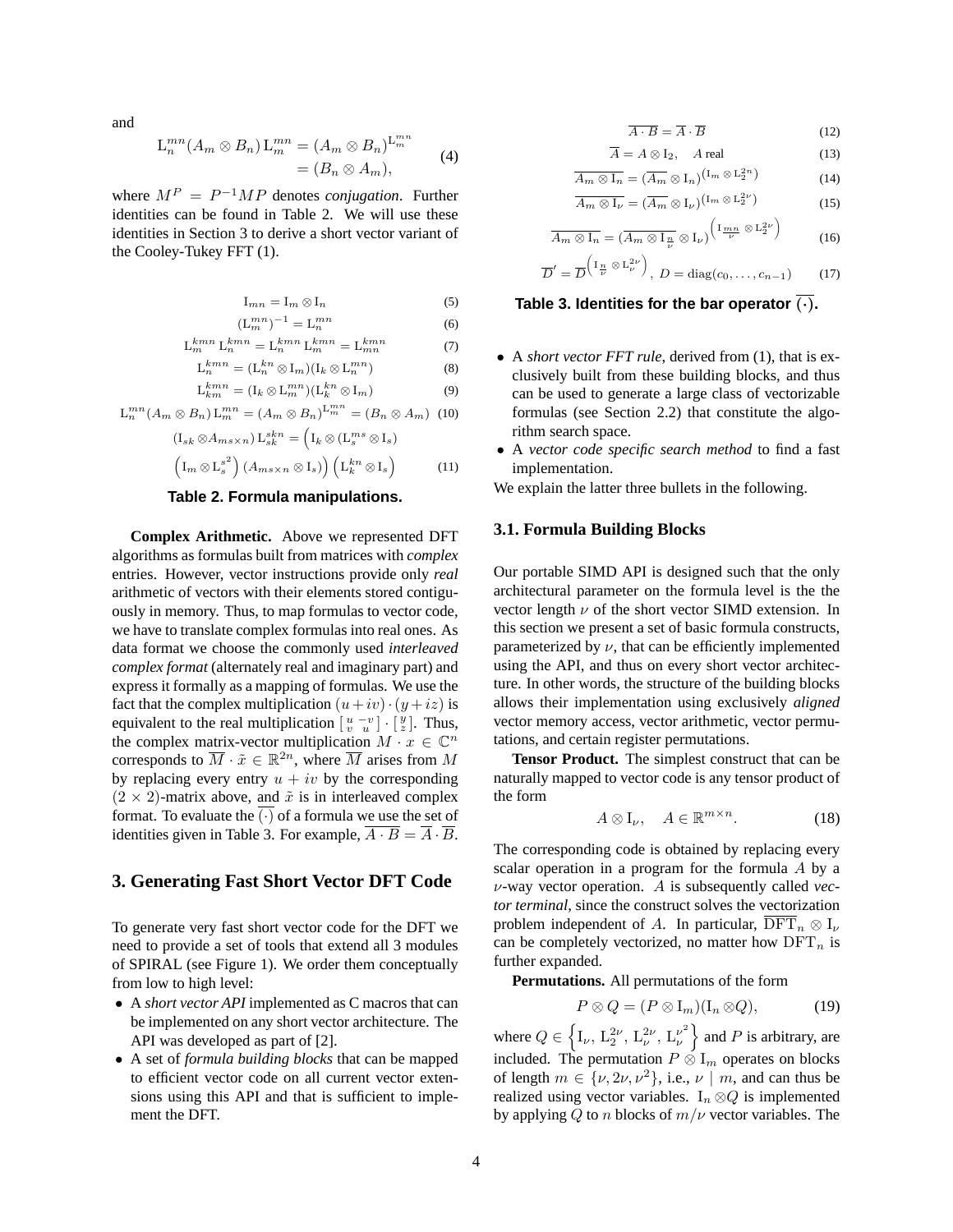register-to-register permutations required by the different Q's can be implemented on all SIMD architectures, on some by specialized instructions. The actual implementation of Q is hidden by the portable SIMD API.

**Complex Diagonals.** The last basic construct covers complex diagonal matrices  $D = \text{diag}(c_0, \ldots, c_{\nu-1}),$  $c_k = a_k + ib_k$ , which cannot directly be mapped efficiently onto short vector instructions (note that  $\overline{D}$  is a direct sum of  $2 \times 2$  matrices, which has no obvious vector structure). We conjugate complex diagonals  $(A^P = P^{-1}AP)$  to obtain

$$
\overline{D}' = \overline{D}^{L_{\nu}^{2\nu}} = \begin{bmatrix} \text{diag}(a_0, \dots, a_{\nu-1}) & -\text{diag}(b_0, \dots, b_{\nu-1})\\ \text{diag}(b_0, \dots, b_{\nu-1}) & \text{diag}(a_0, \dots, a_{\nu-1}) \end{bmatrix}
$$
(20)

The construct in (20) has the same structure as (18) with  $A \in \mathbb{R}^{2 \times 2}$ , only the the nonzero entries vary, and can thus be implemented using  $\nu$ -way vector arithmetic. To implement the complex twiddle diagonal  $\overline{T}_n^{mn}$  $\sum_{n=1}^{n}$  in (1), we divide it into subdiagonals  $\overline{D_i}$  of length  $\nu$  and apply (20). Formally,

$$
\overline{T}'^{mn}_{n} = \overline{T}^{mn}_{n} \left( \mathbb{I}_{\frac{mn}{\nu}} \otimes \mathbb{L}_{\nu}^{2\nu} \right) = \bigoplus_{i=0}^{\frac{mn}{\nu}-1} \overline{D}'_{i}, \quad \nu \mid mn
$$
\n(21)

In the remainder of this paper, we will refer to the constructs defined by (18), (19), (20), and (21) as *vector constructs*.

## **3.2. Short Vector FFT Rule**

In this section we derive a short vector variant of the Cooley-Tukey FFT rule given in (1) (in real arithmetic, i.e., with  $(\cdot)$  applied). The derived rule is exclusively built from the constructs presented in Section 3.1 and is thus parameterized by the vector length  $\nu$ , which ensures complete vectorization on all current short vector SIMD architectures using our vector API. Further, the rule expands a given DFT in one step into vector terminals that can be further expanded using the ordinary scalar rule (1), which gives rise to a large space of vectorizable formulas. We will show in Section 4 that by searching this space we can generate very fast code.

#### **3.2.1 Derivation**

The starting point for the derivation is (1) mapped to real arithmetic, i.e.,

$$
\overline{\text{DFT}}_{mn} = \overline{(\text{DFT}_m \otimes I_n) T_n^{mn} (I_m \otimes \text{DFT}_n) L_m^{mn}}
$$
 (22)  
and we assume that

$$
\nu \mid m
$$
 and  $\nu \mid n$ .

The standard way of translating (1) into real code using the complex interleaved format corresponds to a straightforward application of the identities in Table 3,

starting with distributing  $\overline{(\cdot)}$  over the factors in (22) to get

$$
\overline{\text{DFT}}_{mn} = (\overline{\text{DFT}}_m \otimes I_n)^{\left(\text{I}_m \otimes \text{L}_2^{2n}\right)} \n\overline{\text{T}}_n^{mn} (\text{I}_m \otimes \overline{\text{DFT}}_n) (\text{L}_m^{mn} \otimes I_2)
$$
\n(23)

This formula is not built exclusively from vector constructs (see Section 3.1). Formally, when mapping it to vector instructions the following difficulties occur:

- $\mathcal{L}_m^{mn} \otimes I_2$  does not match (19) for  $\nu \neq 2$ .
- $I_m \otimes L_2^{2n}$  and  $I_m \otimes L_n^{2n}$  do not match (19) ( $n \neq \nu$ ).
- $\overline{\text{DFT}}_m \otimes I_n$  and  $I_m \otimes \overline{\text{DFT}}_n$  do not match (18) (they are no vector terminals).
- $\overline{T}_n^{mn}$  does not match (21).

Thus, this formula cannot be directly mapped to short vector SIMD hardware without further manipulation. Using the identities in Table 2 and (17), it is possible to modify (23) to obtain a better structure. However, the problem of  $L_n^{mn} \otimes I_2$  remains and forces sub-vector access. We have tried different variants of (23) and obtained moderate to good runtime results in [1, 2].

The key to complete and efficient vectorization, a better overall structure, and higher performance, is to pursue a different derivation that starts by applying the bar operator in (22) differently to the derivation of (23). We present the derivation in detail.

We start by distributing the bar operator in  $(22)$  over only three factors, using identity (12), and obtain

$$
\overline{\text{DFT}}_{mn} = \underbrace{\overline{(\text{DFT}_m \otimes I_n)}_{(a)} \underbrace{\overline{\text{T}}_n^{mn}}_{(b)} \underbrace{\overline{(\text{I}_m \otimes \text{DFT}_n) \text{L}_m^{mn}}_{(c)}}_{(24)}
$$

To further manipulate  $(a)$ , we can use any of the identities  $(14)$ – $(16)$  in Table 3. It turns out that  $(16)$  is best, since it leads later to a cancellation of permutations and thus a simpler structure. We obtain

$$
\overline{\text{(DFT}_m \otimes I_n)} = \left(\overline{\text{DFT}_m \otimes I_{\frac{n}{\nu}}} \otimes I_{\nu}\right) \left(\begin{smallmatrix} I_{\frac{mn}{\nu}} \otimes L_2^{2\nu} \end{smallmatrix}\right).
$$

Note that the construct  $\text{DFT}_m \otimes I_{\frac{n}{\nu}}$  is a vector terminal, i.e., it matches (18), and can thus be further expanded by the *scalar* rule (1).

Construct  $(b)$  in  $(24)$  is a complex diagonal matrix and is transformed by applying the identities  $(6)$  and  $(17)$ to get

$$
\overline{\mathrm{T}}_{n}^{mn} = \overline{\mathrm{T}}_{n}^{'mn} \left( \mathbb{I}_{\frac{mn}{\nu}} \otimes \mathbb{L}_{2}^{2\nu} \right). \tag{25}
$$

Construct  $(c)$  requires the most complicated transformation among the three factors in (24). We first manipulate the complex formula, and then apply the bar operator. By factoring the stride permutation (identities (5), (8)), partially flipping the tensor product (identity (10)), and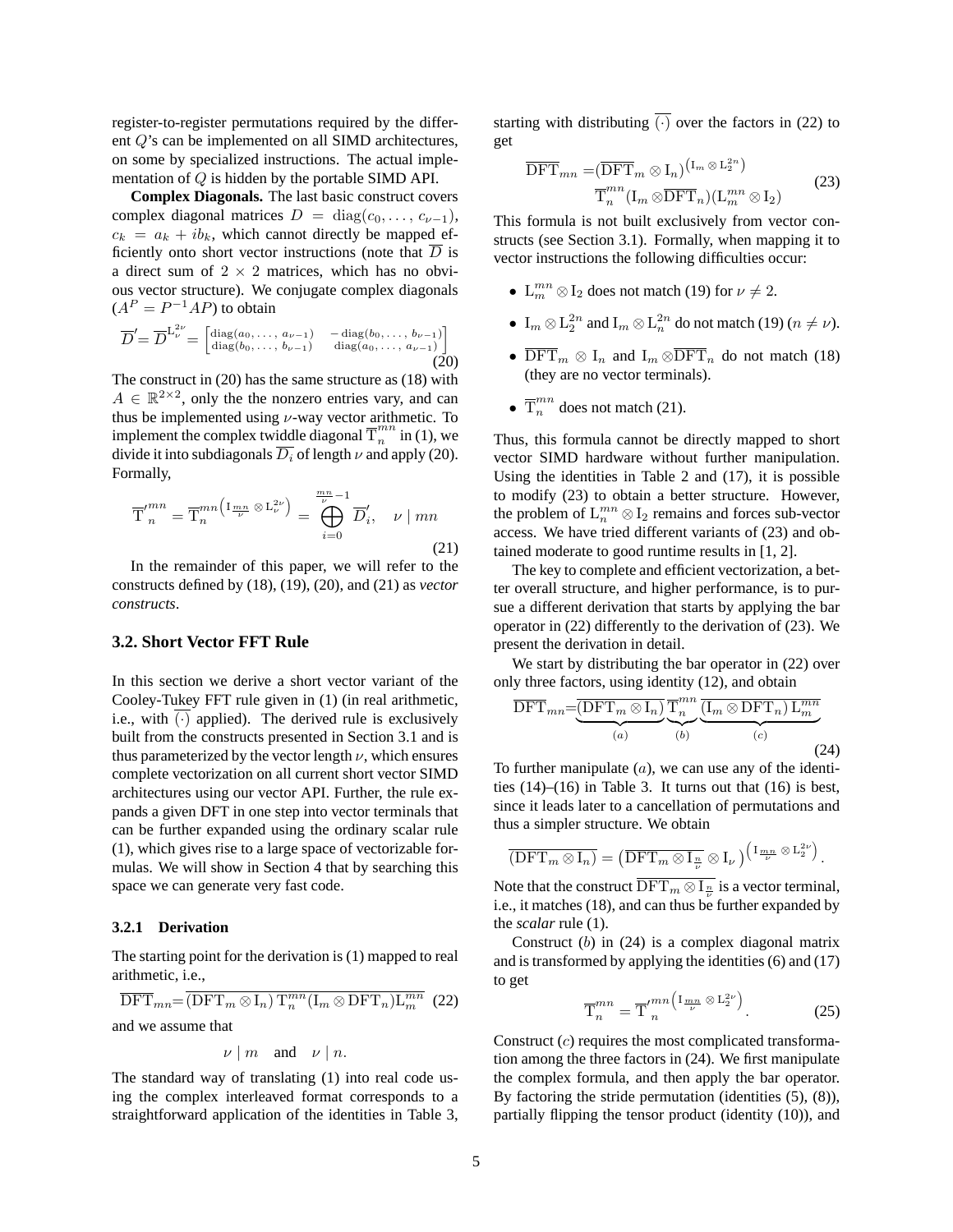$$
\overline{\text{DFT}}_{mn} = \left(\text{I}_{\frac{mn}{\nu}} \otimes \text{L}_{\nu}^{2\nu}\right) \left(\overline{\text{DFT}}_{m} \otimes \text{I}_{\frac{n}{\nu}} \otimes \text{I}_{\nu}\right) \overline{\text{T}}_{n}^{\prime mn} \left(\text{I}_{\frac{m}{\nu}} \otimes \left(\text{L}_{\nu}^{2n} \otimes \text{I}_{\nu}\right) \left(\text{I}_{\frac{2n}{\nu}} \otimes \text{L}_{\nu}^{\nu^{2}}\right) \left(\overline{\text{DFT}}_{n} \otimes \text{I}_{\nu}\right)\right) \left(\text{L}_{\frac{m}{\nu}}^{\frac{mn}{\nu}} \otimes \text{L}_{2}^{2\nu}\right) (26)
$$

#### **Table 4. Short vector variant of the Cooley-Tukey FFT,** ν | m, n**.**

using several other identities in Table 3, we obtain a special case of (11),

$$
\left(\mathbf{I}_m \otimes \mathbf{DFT}_n\right) \mathbf{L}_m^{mn} = \left(\mathbf{I}_{\frac{m}{\nu}} \otimes (\mathbf{L}_{\nu}^n \otimes \mathbf{I}_{\nu})\right)
$$

$$
\left(\mathbf{I}_{\frac{n}{\nu}} \otimes {\mathbf{L}_{\nu}^{\nu}}^2\right) \left(\mathbf{DFT}_n \otimes \mathbf{I}_{\nu}\right) \left(\mathbf{L}_{\frac{n}{\nu}}^{\frac{mn}{\nu}} \otimes \mathbf{I}_{\nu}\right).
$$

The permutation on the right side of  $DFT_n \otimes I_\nu$  permutes blocks while the permutations on the left side is a product of a permutation on blocks and a permutation within blocks. In a second step, the bar operator is applied to obtain a real formula. Using now identities from Table 3 we obtain the desired structure

$$
\overline{\left(\mathbf{I}_m \otimes \mathbf{D} \mathbf{F} \mathbf{T}_n\right) \mathbf{L}_m^{mn}} = \left(\mathbf{I}_{\frac{mn}{\nu}} \otimes \mathbf{L}_{\nu}^{2\nu}\right) \left(\mathbf{I}_{\frac{m}{\nu}} \otimes \left(\mathbf{L}_{\nu}^{2n} \otimes \mathbf{I}_{\nu}\right)\right)
$$
\n
$$
\left(\mathbf{I}_{\frac{2n}{\nu}} \otimes \mathbf{L}_{\nu}^{\nu^2}\right) \left(\overline{\mathbf{D} \mathbf{F} \mathbf{T}}_n \otimes \mathbf{I}_{\nu}\right) \left(\mathbf{L}_{\frac{m}{\nu}}^{\frac{mn}{\nu}} \otimes \mathbf{L}_2^{2\nu}\right)
$$

This equation now consists exclusively of vector constructs. Again,  $\overline{\text{DFT}}_n$  is a vector terminal, which can be further expanded by the scalar rule (1).

Now all factors in (24) are built exclusively from vector constructs. By multiplying the derived factors, some permutations introduced as conjugations cancel out using identity (6). This cancellation simplifies data flow, and thus improves performance, and is another reason for the particular choice of transformations above. The final short vector rule (26) for the DFT is displayed in Table 4.

In summary we obtain the main result of this paper: an FFT variant that consists exclusively of vectorizable constructs and decomposes a given  $\overline{\text{DFT}}_{mn}$ , for  $\nu \mid m, n$ , into vector terminals  $\text{DFT}_m \otimes I_{\frac{n}{\nu}}$  and  $\text{DFT}_n$ , which both can be further expanded using scalar rules, e.g., by (1). Thus, all formulas derived this way can be efficiently vectorized. We note that a formal transposition of (26) yields a different fully vectorizable rule.

Next, we explain how the formulas generated from (26) are mapped into vector code.

#### **3.2.2 Implementation**

For the code generation we use the SIMD version of SPIRAL's SPL compiler developed in [2]. All formulas generated using the vector FFT rule (26) match the general construct this compiler can translate into vector code and the generated code uses *exclusively* vector memory access. We briefly describe how the SIMD SPL compiler translates the occurring constructs. For further

information we refer the reader to [2]. The generated code is C code using the macros of our SIMD API.

*Vector Terminals.* Vector code for vector terminals  $A \otimes I_{\nu}$  is generated by generating scalar code for A and replacing every scalar operation by the corresponding vector operation.

*Permutations.* Any permutation in a final formula that is not part of a vector terminal matches equation (19). The short vector SPL compiler fuses these permutations with memory access operations required by the subsequent computation. Finally, they are implemented via variable renaming and calls to combined memory access and reordering macros that are part of the portable SIMD API. No additional (scalar) memory access is caused by this method.

*Twiddle Matrix*. The construct  $\overline{T}'_n^{mn}$  is handled as a pre- or post-processing scaling operation of memory access operations.

#### **3.3. Vector Code Specific Search Methods**

SPIRAL provides different search methods to find the best algorithm for a given computing platform, including dynamic programming (DP), STEER (an evolutionary algorithm) [10], a hill climbing search, and exhaustive search. For scalar DFT implementations, it turns out that in general DP is a good choice since it terminates fast (using only (1), DP times at the order of  $O(n^2)$  formulas, where *n* is the transform size) and finds close to the best implementations found among all search methods [8].

But in the case of short vector SIMD implementations, it turns out that DP fails to find the best algorithms, as the optimal subproblem becomes highly context dependent. We explain this in the following and present two variations of DP that we included in SPIRAL search engine to overcome this problem. In Section 4 we experimentally evaluate the different DP variants.

**Standard DP.** DP searches for the best implementation for a transform recursively by applying all possible rules but expanding the obtained child transforms using the previously found optimal formulas, and picking the fastest among the obtained formulas. Since the child transforms are smaller than the original construct, this process terminates. In the case of a  $DFT_{2^n}$ , using only rule (1), DP recursively generates the best implementations for all  $\text{DFT}_{2^k}$ ,  $k \leq n$ .

The method works well for scalar code, but for vector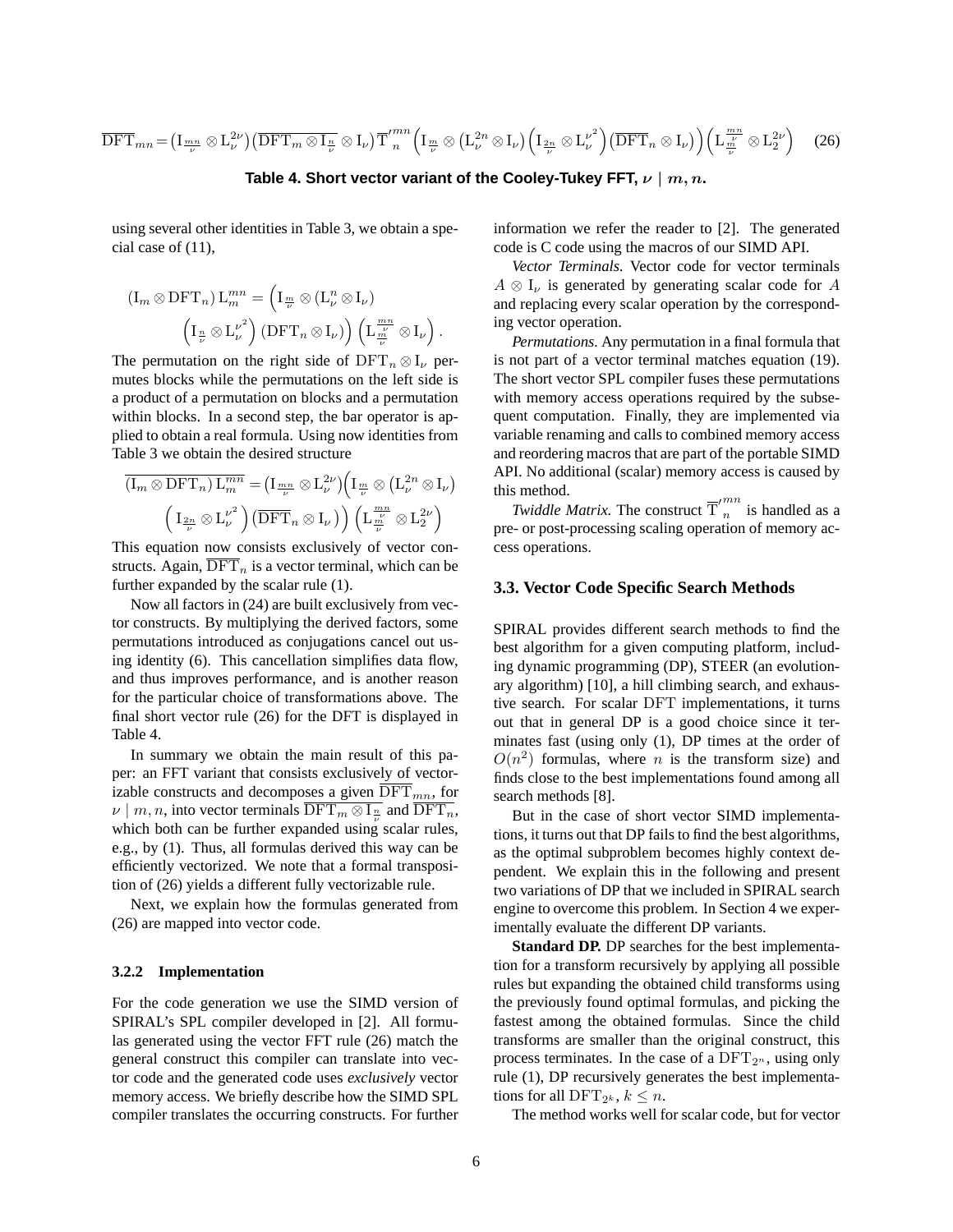code the method is flawed. First rule (26) is applied on the top level, leading to different child transform configurations. Calling DP recursively would inevitably apply this rule again, even though the children are vector terminals, i.e., should be expanded using rule (1). As a result, the wrong breakdown strategies are found.

**Vector DP.** The first obvious change is to disable the vector rule (26) for vector terminals. This already leads to reasonable structured formulas. But there is a second problem: DP optimizes all vector terminals like  $\overline{\text{DFT}}_k$ as scalar constructs thus not taking into account the context  $\overline{\text{DFT}}_k \otimes I_\nu$  of  $\overline{\text{DFT}}_k$ . Thus, we make a second modification by expanding  $\overline{\text{DFT}}_k$  by scalar rules but always measuring the runtime of the vector code generated from  $\text{DFT}_k \otimes I_{\nu}$ . For the other construct containing a vector terminal in (26),  $\text{DFT}_m \otimes I_{\frac{n}{\nu}} \otimes I_{\nu}$ , also  $\text{DFT}_m \otimes I_{\nu}$  is measured, independent of  $\frac{n}{\nu}$ .

**Stride Sensitive Vector DP.** This variant is directly matched to rule (26). For a given  $\text{DFT}_n$ , this search variant first creates all possible pairs  $(n_1, n_2)$  with  $n =$  $n_1n_2$ . For any pair  $(n_1, n_2)$ , it searches for the best implementation of the vector terminals required by equation (26) using Vector DP. But when searching for the best  $\text{DFT}_{n_2}$  by a call to Vector DP a variant is used that finally measures  $\text{DFT}_{n_2} \otimes I_{\frac{n_1}{\nu}} \otimes I_{\nu}$  instead of  $\text{DFT}_{n_2} \otimes I_{\nu}$  $I_{\nu}$ , which makes the search sensitive to the stride  $\frac{n_1}{\nu}$ . The best  $\text{DFT}_{n_1}$  is found by a call to standard Vector DP. This exactly optimizes the required vector terminals, including the stride. This DP variant requires much more runtime measurements compared to the other two DP variants and thus saving the results for earlier measured pairs  $(n_1, n_2)$  speeds up the search crucially. Running the search without this memorization leads to a context and stride sensitive version ("nohash" variant), but the additional search time does not pay off.

**Implementation Degrees of Freedom.** In addition to the formula space, we consider two implementation degrees of freedom arising for a DFT formula generated from (26). Both degrees of freedom are machine specific, and not formula or transform size specific. Thus they can be checked and fixed at install time.

*Replicated Constants.* Any constant in the code generated for a vector terminal becomes a vector constant of  $\nu$  times the same number in the final code. Depending on the machine, either loading the constant with vector memory access (thus storing  $\nu$  numbers) or loading the scalar and using a vector fill (splat) operation may be better.

*Constant Fusion.* The other degree of freedom is connected to the twiddle matrix in equation (26): the multiplications can be fused with either of the vector terminals, which changes the locality of memory accesses for loading the constants and changes whether expensive arithmetics (complex scaling) is done immediately after loading or prior to storing data elements.

# **4. Experimental Results**

In this section we present experimental results for our automatically generated short vector code for the DFT of size  $n = 2<sup>k</sup>$ . We benchmark against the best available DFT implementations across different architectures, compare our different search methods, and show the structure of the best algorithms found.

To validate our approach we chose the SSE and SSE2 extensions on binary compatible, yet architectural very different platforms: (i) Intel Pentium III with SDRAM running at 1 GHz; (ii) Intel Pentium 4 with RDRAM running at 2.53 GHz; and (iii) AMD Athlon XP 2100+ with DDR-SDRAM running at 1733 MHz. These machines feature different chip sets, system busses, and memory technology, and the processors are based on different cores and have different cache architectures.

The theoretical speed-up achievable by vectorization (ignoring effects like smaller program size when using vector instructions) is a factor of four for SSE on Pentium III and Pentium 4. For SSE on Athlon XP and SSE 2 on Pentium 4 the limit is a factor of two.

By finding differently structured algorithms on different machines, we achieve high performance across architectures and across short vector extensions, which demonstrate the success of our approach in providing portable performance independent of the vector length  $\nu$ and other architectural details.

We benchmarked our generated vector code against state-of-the-art C code by FFTW 2.1.3 [3] or generated by SPIRAL, against compiler vectorized C code generated by SPIRAL, and against short vector code provided by the Intel Math Kernel Library MKL 5.1<sup>1</sup>. Further, we included FFTW-GEL, which supports SSE2 and 3DNow! [5], and the DFT runtime results from [9]. In all cases we use the Intel C++ Compiler 6.0.

The MKL features separate versions optimized for Pentium III and 4. We note that the MKL uses inplace computation and memory prefetching instructions, which gives it an advantage over our code, which computes the DFT out-of-place and without prefetching.

FFTW-GEL is an extension of FFTW that supports 2-way vector code, made possible by a short vector "codelet" generator for small DFT sizes. The vectorization technique is restricted to 2-way vectors and generates straight-line assembly code.

All results are given in "pseudo flop/s" computed as  $5n \log_2(n) / ($ runtime in s) for a DFT of size n.  $5n \log_2(n)$  is an upper bound for the arithmetic cost of FFT algorithms, thus the numbers are slightly higher

<sup>1</sup>http://developer.intel.com/software/products/mkl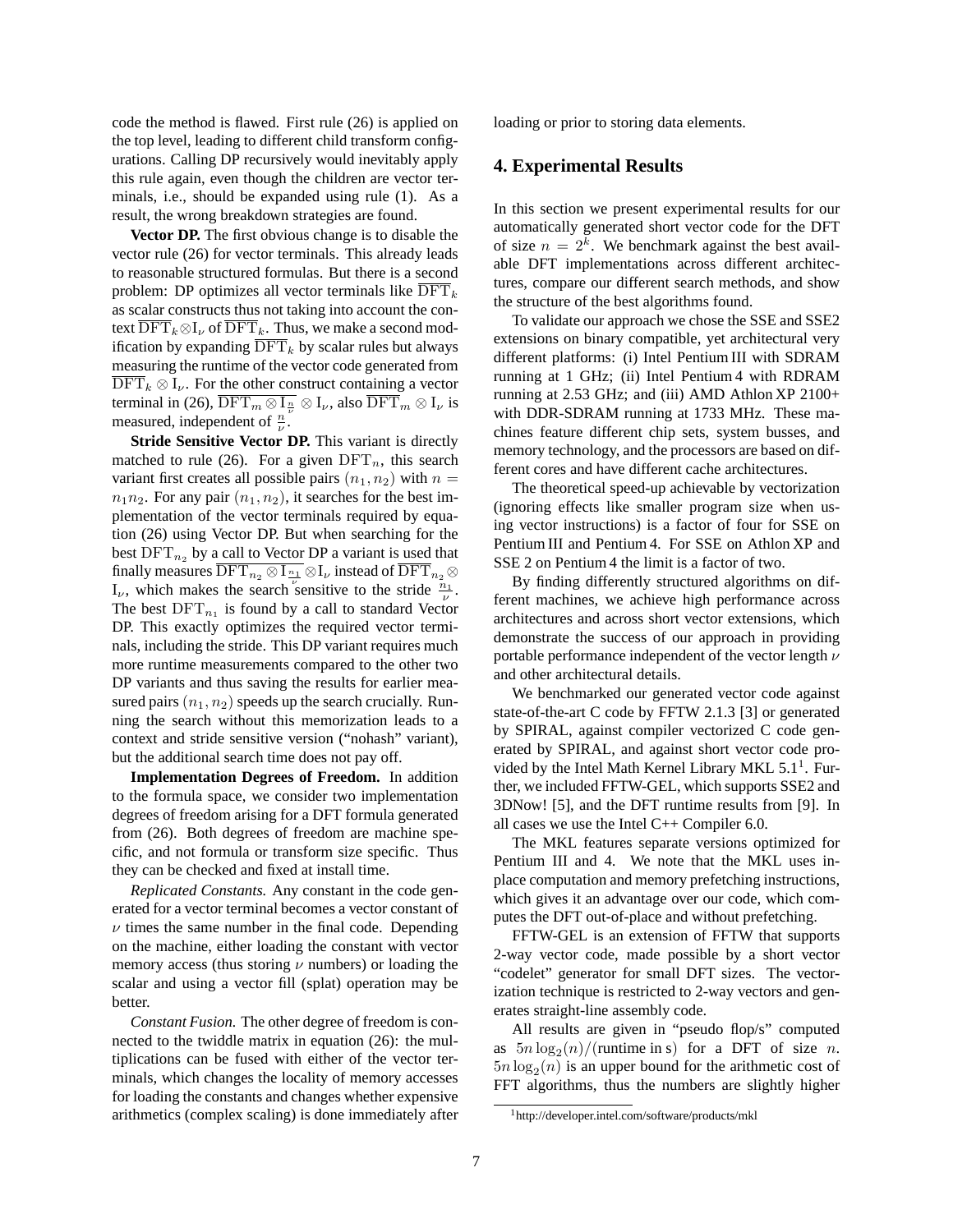than real flop/s, but the relation is preserved. SPIRAL generated scalar code was found using a DP search, SPI-RAL generated vector code (using our extensions) using the best result of the two different vector DPs in Section 3.3. In both cases we included the global limit for unrolling (the size of subblocks to be unrolled) into the search.

We now present and discuss the results in detail.

**Pentium 4.** On this machine (2.53 GHz) we achieved the best performance per cycle and the highest speed-ups compared to scalar SPIRAL generated code (or FFTW). Using SSE (see Figure 2(a)), we achieved up to  $6.25$ pseudo Gflop/s and a speed-up of up to 3.1. Using SSE2 (see Figure 2(b)), we achieved up to 3.3 pseudo Gflop/s and a speed-up of up to 1.83. The performance of our code is best within L1 cache and only slightly decreases outside L1. For SSE2 we also included an exhaustive search for small DFT sizes, which yielded significant improvement only for  $n = 64$ . Analysis of our generated programs shows that the best found code features very small loop bodies (as opposed to medium and large unrolled blocks that typically lead to high performance) and very regular code structure. This is due to the Pentium 4's new features, namely (i) its new core with a very long pipeline, (ii) its new instruction cache that caches instructions *after* they are decoded (trace cache), and (iii) its small, but very fast data caches. Our generated SSE code outperforms the MKL for sizes  $n < 2^9$  and is about equal for  $n \geq 2^9$ . Our generated SSE2 code compares favorably to the MKL across all considered sizes. For SSE2, FFTW-GEL achieves about the same performance as our code. However, it cannot be used for SSE as FFTW-GEL's vectorization is restricted to two-way short vector extensions. We include the results reported in [9] obtained on a similar machine which was running at 1.4 GHz. As we could not get the source code, we scaled the reported results up to the frequency of our test machine (of course, these performance numbers are only a very rough but instructive estimate). See Figure 2(a) and (b) for details.

**Pentium III.** We achieved up to 1.7 pseudo Gflop/s and a speed-up of up to 3.1 on a 1 GHz machine with a Coppermine core (see Figure  $2(c)$ ). The best implementations featured moderate sized loop bodies. On this machine, our code delivers the highest speed-ups for larger sizes. The Intel MKL offers lower performance compared to our codes (when comparing to the Pentium 4), which reflects Intel's additional tuning effort for the Pentium 4. The new short vector FFT rule presented in this paper removes the performance degradation on the Pentium III for larger sizes in [2] and sped up our implementation significantly. It now runs at a high performance level across all tested problem sizes. See Figure 2(c) for details.

**Athlon XP.** We achieved up to 2.8 pseudo Gflop/s and speed-ups of up to 1.7 on an 1733 MHz machine (see Figure 2(d)). The best implementations featured large loop bodies. On this machine, the performance of our code decreases at the L1 boundary, where the Intel MKL can keep the performance level. Analysis shows, however, that the performance level achieved by our codes for  $2^{n-1}$  is the same as the Intel MKL achieves for  $2^n$ . This is in part due to the in-place computation by the Intel MKL which results in smaller memory requirements. Although the 3DNow! professional extension (binary compatible to 3DNow! and SSE) features 4 way SIMD, the maximum obtainable speed-up is a factor of two, as the Athlon XP's two floating-point units then both operate as two-way SIMD units.

FFTW-GEL achieves up to 35 % higher performance as our approach; it gains the advantage from the following facts: (i) FFTW-GEL generates assembly code. (ii) FFTW-GEL directly utilizes the two-way native 3DNow! (iii) FFTW-GEL features an AMD specific assembler backend. On the other hand, our generated code faces the following disadvantages: (i) We utilize 3DNow! professional's compatibility to SSE. AMD supports SSE instructions for compatibility reasons, however, is not specific about the *performance* of its SSE implementation. (ii) AMD does not supply its own compiler (extension). We have to resort to the Intel compiler on the AMD machine which produces fair but not optimal code, however, is still among the best compilers with SSE support available for the Athlon XP. Barring these differences, we speculate that, for 2-way vectorization, both approaches are equally successful (as in Figure 2(b)). Comparing the performance of our code with the Intel MKL on the Athlon XP shows that we achieve high performance within the boundaries of AMD's SSE implementation. However, using AMD 3DNow!, higher performance can be obtained as shown by FFTW-GEL.

**Compiler Vectorization.** Automatic *compiler* vectorization in tandem with SPIRAL code generation provides a fair evaluation of the limits of this technique. By running a DP search, SPIRAL can find algorithms that are best structured for compiler vectorization. Further, the code generated by SPIRAL is of simple structure (e.g., contains no pointers or variable loop limits). Even though the compiler can improve on SPIRAL's scalar code, the performance is far from optimal (see "SPIRAL vect" in Figure  $2(a)$ –(d)). As an aside, due to its structure, FFTW cannot be compiler vectorized.

**Evaluation of the Search Methods.** One of the main observations was that DP works well on some machines while on others it misses the best implementation considerably, thus requiring the modified versions introduced in Section 3.3. Specifically, on the Pentium III and Athlon XP, Standard DP finds implementations very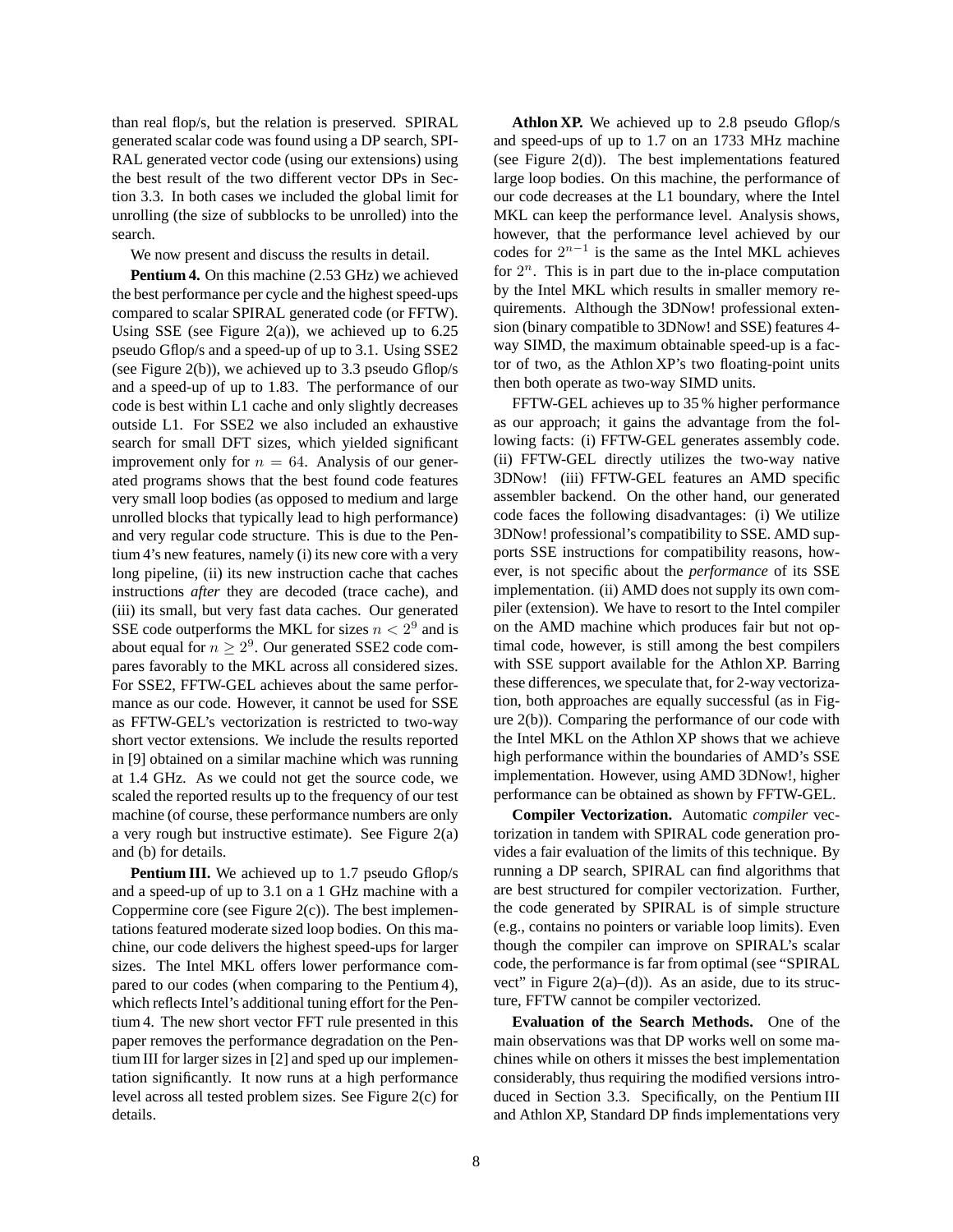

Figure 2. Results for  $\prod^{10}_{11}\prod^{12}_{12}\prod^{13}_{13}$  size  $2^k,~k=4,\ldots,13.$  (a)–(d) Performance in pseudo Gflop/s  $=$   $5 k 2^{k}/(10^{9} \times \text{runtime in s})$ . Higher is better. SSE is single and SSE2 is double precision. **(e) Cross timing of the best algorithms found for different architectures, all measured on the Pentium 4, implemented using SSE. (f) Comparison of the best algorithms found by different search methods. For (e) and (f) the slowdown factor compared to the best is shown.**

close to the best found. But on the Pentium 4 the vectoraware DPs are required to get the best performance. Figure 2(f) shows this behavior, by displaying the slowdown factor of the best code found by different search methods compared to the best: Standard DP misses the best result by up to 25 %. Further, for  $n \leq 2^7$ , exhaustive search leads to the best result. For  $n > 2^7$  Vector DP finds code of similar performance as Stride Sensitive Vector DP. Thus, the additional search time required by the Stride Sensitive Vector DP variants does not pay off. A combination of exhaustive search (where possible) and Vector DP (for larger sizes) is the most economical search method to obtain fast short vector code.

**Crosstiming.** A natural question that arises is how the best algorithms found for one architecture perform on the other platforms. As an example, we show in Figure 2(e) the slow-down factor of the best found DFT formulas for Pentium III/SSE, Athlon XP/SSE, Pentium 4/scalar, Pentium 4/SSE2, and Pentium 4/SSE, when implemented using SSE on Pentium 4 (using the best compiler optimization). As expected, the Pentium 4 SSE version performs best and is the baseline. Both the scalar and the SSE2 formula perform very bad. But interestingly, also the formulas for SSE on Pentium III and on Athlon XP are up to 60 % slower than the Pentium 4 SSE version. We obtained a similar behavior on the other machines. This experiment clearly shows the need for platform-adaptation to obtain optimal performance.

**Best Found Algorithms.** Our approach delivers high performance on all tested systems. The structure of the best implementations, however, depends heavily on the target machine. As an example, Table 5(f) shows for a DFT of size  $2^{10}$ , the structure of the best found formulas, displayed as trees representing the breakdown strategy (the expansion of smaller nodes is sometimes omitted).

Generally speaking, two completely different types of algorithms were found: 1. Algorithms with rather balanced trees; and 2. Algorithms with unbalanced trees tending to be right-expanded. The first type occurs when the working set fits into the L1 cache and for codes generated using compiler vectorization. The second type occurs for out-of-cache sizes; the actual structure depends on whether scalar or vector code is generated. For all ruletrees, parameters and structural details on deeper levels depend on the actual target machine, and are briefly discussed next.

*Scalar Code.* Right-expanded trees with machinedependent sizes of the left leaves are found to be the most efficient formulas when using only the scalar FPU for out-of-cache sizes. These trees provide the best data locality. For in-cache sizes, balanced trees are found. For example, In Table 5, due to the larger caches (compared to Pentium 4) of the Pentium III and Athlon XP, still balanced trees are found.